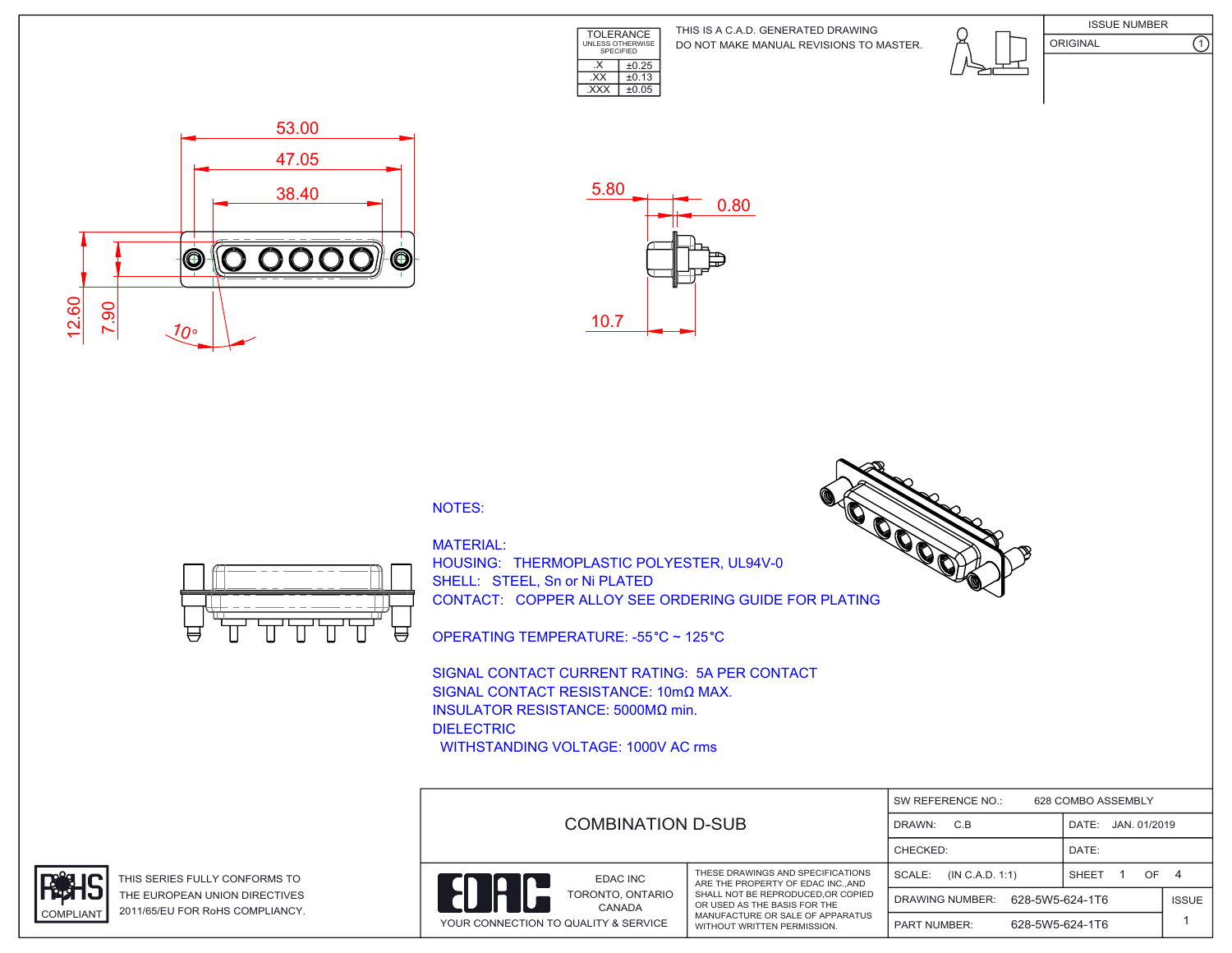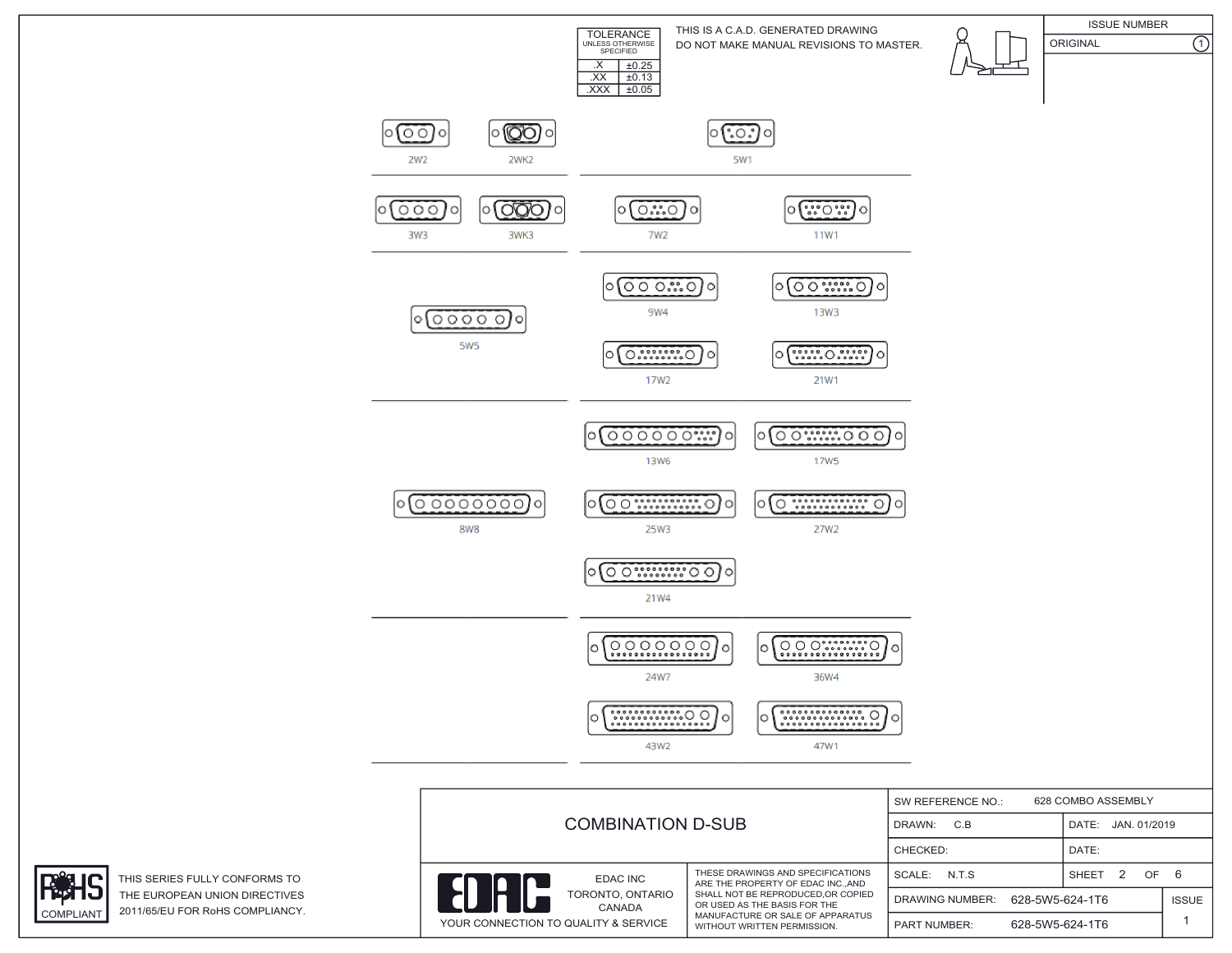TOLERANCE UNLESS OTHERWISE SPECIFIED  $\overline{XX}$   $\pm 0.13$ .XXX ±0.05DO NOT MAKE MANUAL REVISIONS TO MASTER. THIS IS A C.A.D. GENERATED DRAWING ISSUE NUMBER ORIGINAL (1)  $\overline{\text{.}x}$   $\overline{\text{+}0.25}$ 

5W1 Male/Female

7W2 Male/Female









21W4 Male/Female



27W2 Male/Female



21W1 Male/Female



| <b>COMBINATION D-SUB</b>                                                       |                                                                                                                                                                                                              | 628 COMBO ASSEMBLY<br>SW REFERENCE NO.: |                       |              |  |
|--------------------------------------------------------------------------------|--------------------------------------------------------------------------------------------------------------------------------------------------------------------------------------------------------------|-----------------------------------------|-----------------------|--------------|--|
|                                                                                |                                                                                                                                                                                                              | C.B<br>DRAWN:                           | DATE:<br>JAN. 01/2019 |              |  |
|                                                                                |                                                                                                                                                                                                              | CHECKED:                                | DATE:                 |              |  |
| EDAC INC<br>TORONTO, ONTARIO<br>CANADA<br>YOUR CONNECTION TO QUALITY & SERVICE | THESE DRAWINGS AND SPECIFICATIONS<br>ARE THE PROPERTY OF EDAC INCAND<br>SHALL NOT BE REPRODUCED.OR COPIED<br>OR USED AS THE BASIS FOR THE<br>MANUFACTURE OR SALE OF APPARATUS<br>WITHOUT WRITTEN PERMISSION. | SCALE:<br>N.T.S                         | SHEET<br>OF           | 4            |  |
|                                                                                |                                                                                                                                                                                                              | <b>DRAWING NUMBER:</b>                  | 628-5W5-624-1T6       | <b>ISSUE</b> |  |
|                                                                                |                                                                                                                                                                                                              | <b>PART NUMBER:</b>                     | 628-5W5-624-1T6       |              |  |

5W5 Male

5W5 Female

2W2 / 2WK2



23.53

8W8 Male

8W8 Female



53.50

31.76



11W1 Male/Female



17W2 Male/Female

CURRENT RATING /  $\phi$ A 10A / 2.2 20A / 3.3 30A / 3.7 40A / 4.2



THIS SERIES FULLY CONFORMS TO THE EUROPEAN UNION DIRECTIVES COMPLIANT 2011/65/EU FOR RoHS COMPLIANCY.